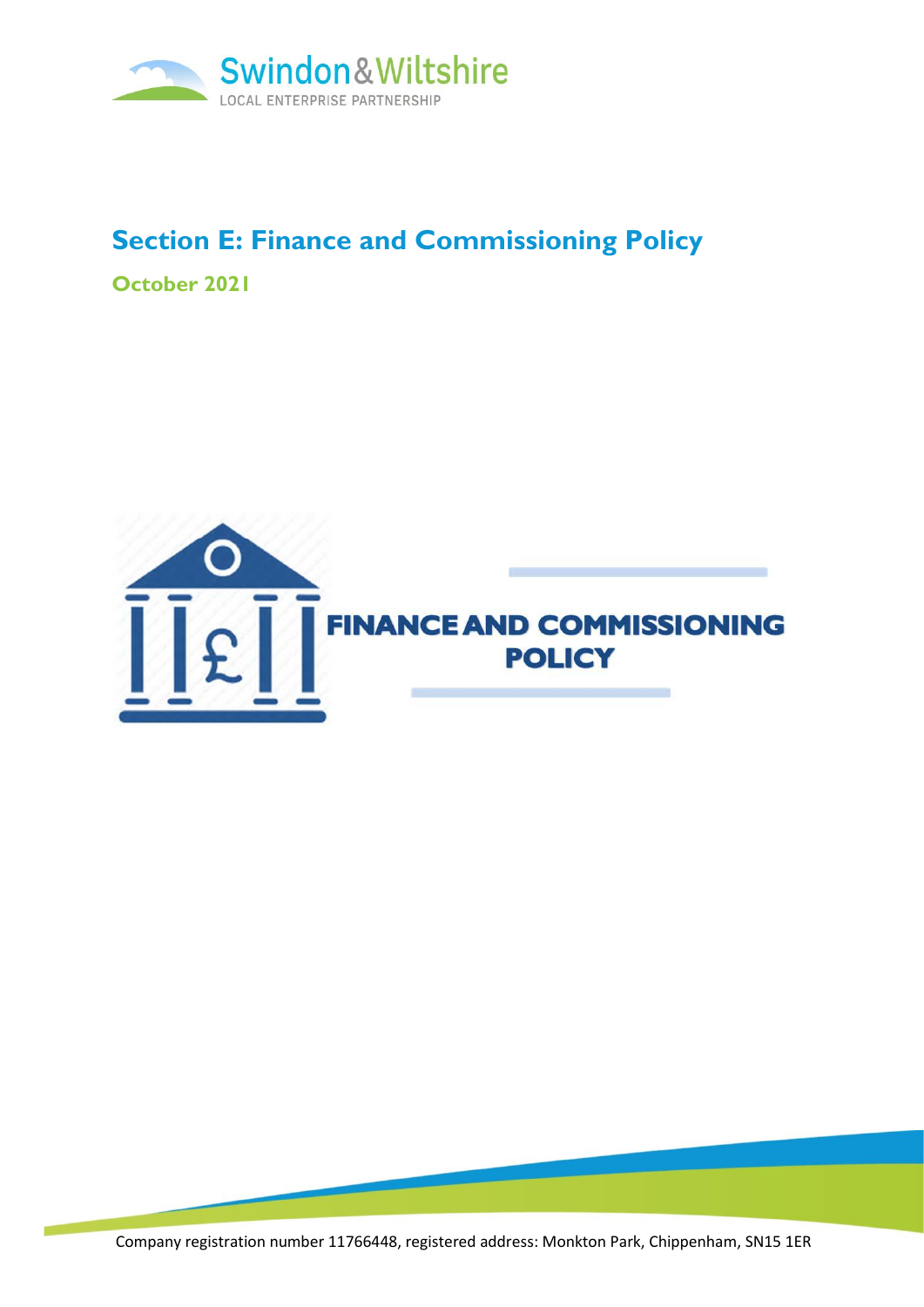

# **Finance and Commissioning Policy**

#### <span id="page-1-0"></span>**Standing financial authorisations**

- 1. Where the Board has agreed a specific budget for expenditure on a particular project or activity, the Chair (or in their absence the Deputy Chair) may incur or authorise any expenditure, with the agreement of the Section 151 Officer of the Accountable Body, up to the total value of that budget provided that it relates to work which is within the scope of the project or activity as originally agreed by the Board.
- <span id="page-1-1"></span>2. Where the Board has agreed a specific budget for expenditure on a particular project or activity to be carried out by a Board Subgroup, the Chair of that Subgroup may incur or authorise any expenditure up to the total value of that budget provided that it relates to work which is within the scope of the project or activity as originally authorised by the Board within the Subgroup's Terms of Reference.
- <span id="page-1-2"></span>3. Subject to paragraph 4, the following persons may incur or authorise any one-off item of expenditure up to the value of £25,000 which does not fall within paragraphs [1](#page-1-0) or [2](#page-1-1) but which relates to the management of the SWLEP or activities within the SWLEP's Role and Governance Principles, without prior authorisation or approval from the Board or any other person:
	- a. the SWLEP CEO, or
	- b. in the absence of the CEO, as their delegate, the Director of Programmes or the Director of Strategy and Policy.
- 4. Paragraph 3 cannot be used either sequentially or at a single point in time to authorise multiple items of expenditure relating to the same activity, project or operational matter unless the total value of all such items is less than £25,000.
- 5. Expenditure beyond the limits specified in paragraphs [1](#page-1-0) to [3](#page-1-2) may only be incurred with the prior authorisation of the Board.
- 6. No expenditure or financial commitments may be made by any individual Board member other than the Chair (or the Vice-Chair if acting in the absence of the Chair). Decisions on expenditure and financial commitments may be made only in accordance with this Finance and Commissioning Policy and in accordance with the Assurance Procedures.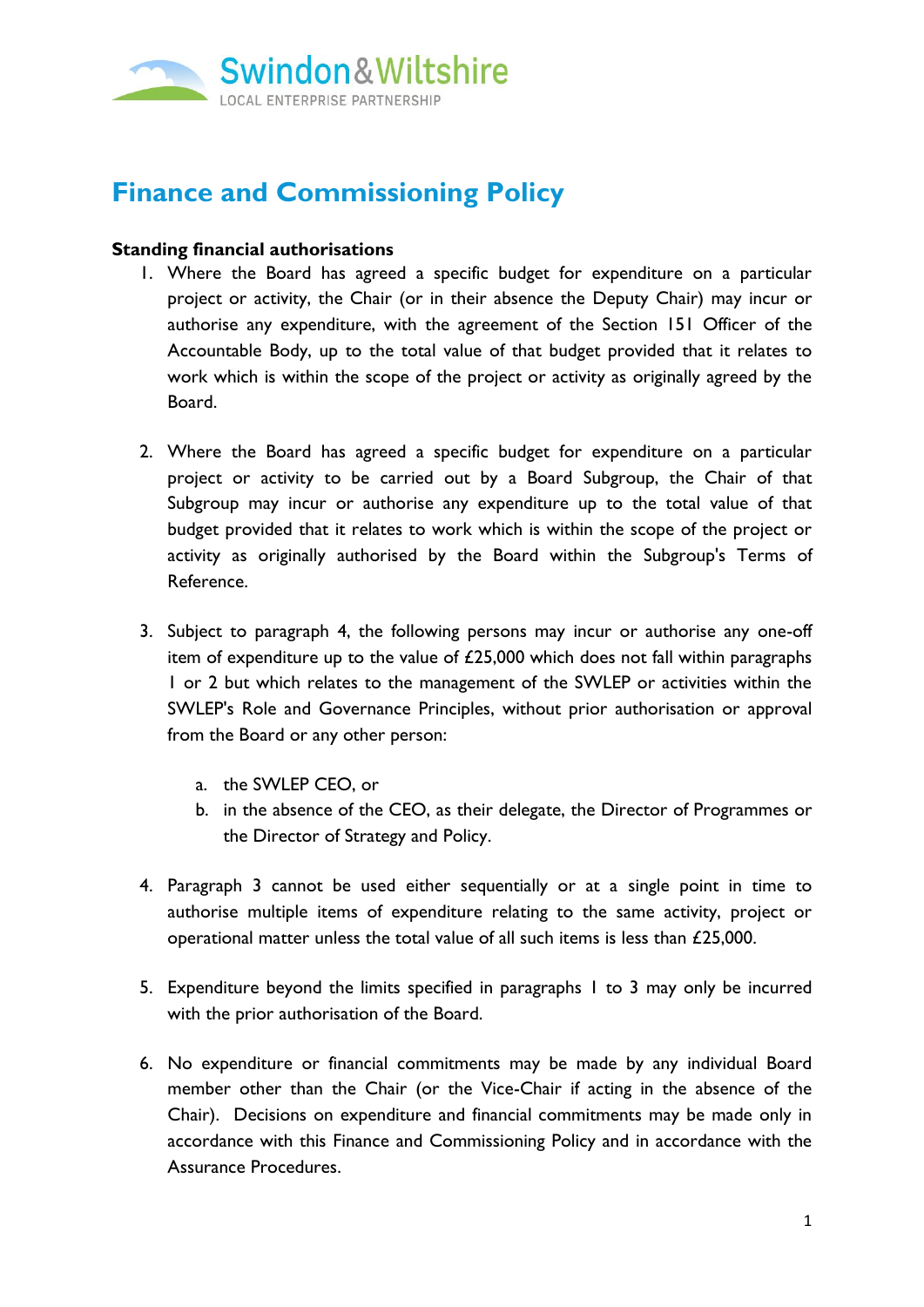

7. Use of the authority given by paragraphs [1](#page-1-0) to [3](#page-1-2) must be reported appropriately to the Board at the next scheduled Board meeting in accordance with the LEP Management Framework.

### **Use of Unitary Authority resources**

- 8. Where a Unitary Authority has agreed to provide resource to the SWLEP on an ongoing basis in the form of a proportion of the time of one or more staff members employed to work within the Unitary Authority, this agreement shall be covered by a secondment agreement or comparable written agreement as specified in paragraph **Error! Reference source not found.** of the Board Constitution. For the purposes of the Board Constitution, such resource shall be regarded as part of the Secretariat resources available internally within the SWLEP.
- <span id="page-2-1"></span><span id="page-2-0"></span>9. Additional individual arrangements may be made between the SWLEP and the Unitary Authorities for the use of Unitary Authority resources (including staff time, equipment and other resources) provided that:
	- a. these arrangements comply with legal, constitutional, financial/accounting and regulatory duties and obligations on the Unitary Authority;
	- b. the nature of the arrangements, including the details of the resources to be made available, the work to be carried out and the timing of the work, is clearly specified in writing and agreed by the Board.
- 10. It is the responsibility of the Unitary Authority to satisfy itself that the arrangements comply with the requirement in paragraph [9.a.](#page-2-0)
- 11. For the purposes of the Board Constitution, arrangements under paragraph [9](#page-2-1) above shall be regarded as commissioning of external resource in accordance with the Constitution paragraphs 2c and 7.

### **Commissioning other external resources**

12. In relation to the commissioning of external resource other than arrangements under paragraph [9,](#page-2-1) the SWLEP hereby adopts and shall apply the procurement thresholds of Wiltshire Council as its Accountable Body $^{\mathsf{l}}$ .

<sup>&</sup>lt;sup>11</sup> Part 10 procurement and contract rules of the Wiltshire Council Constitution